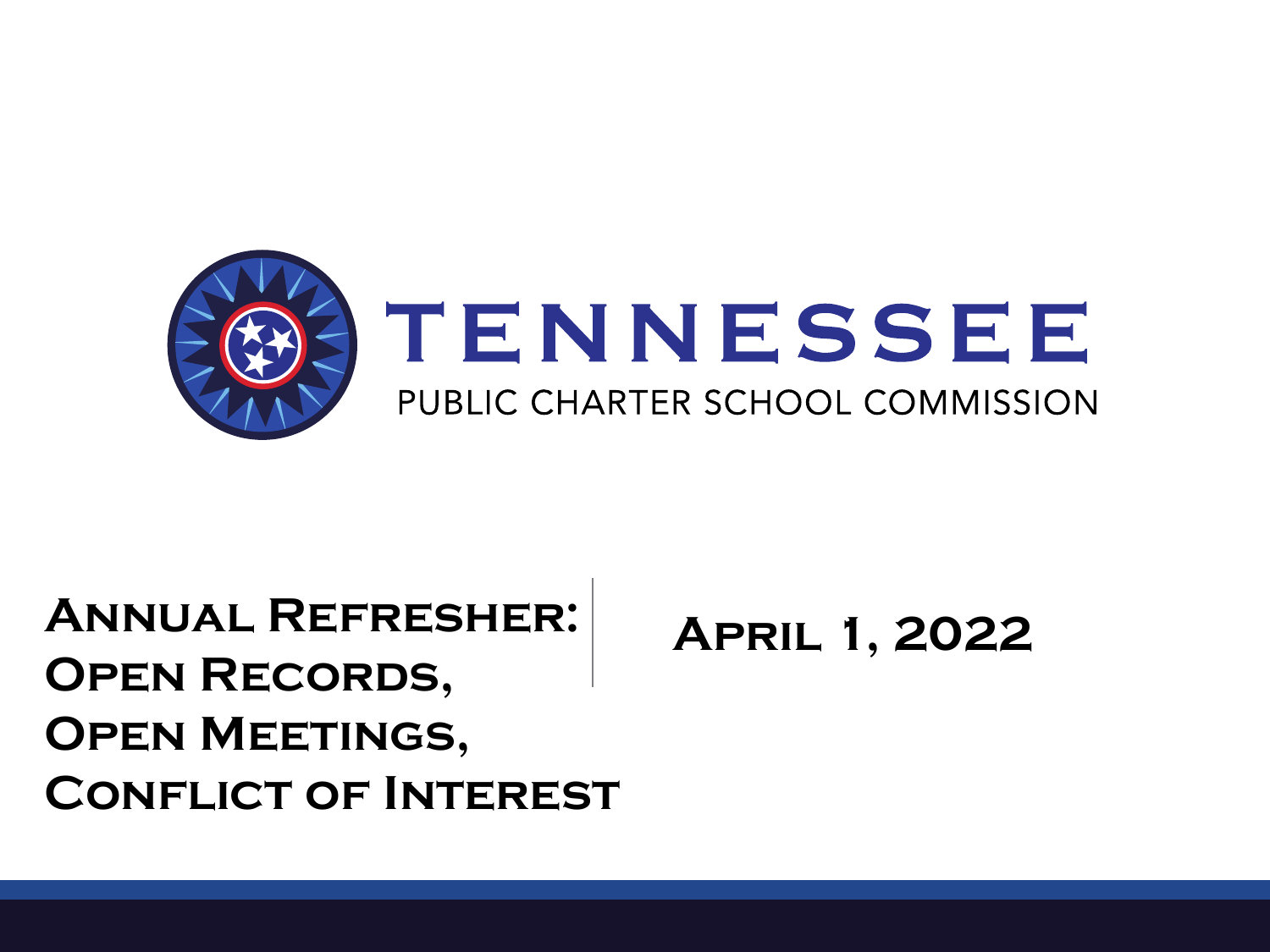## **Open records**

- The Commission adheres to Open Records Act
	- T.C.A. 10-7-503; 10-7-504
- Unless an indicated exception applies, all Commission documents and/or communication are considered open
	- Note: Open Records Act includes emails

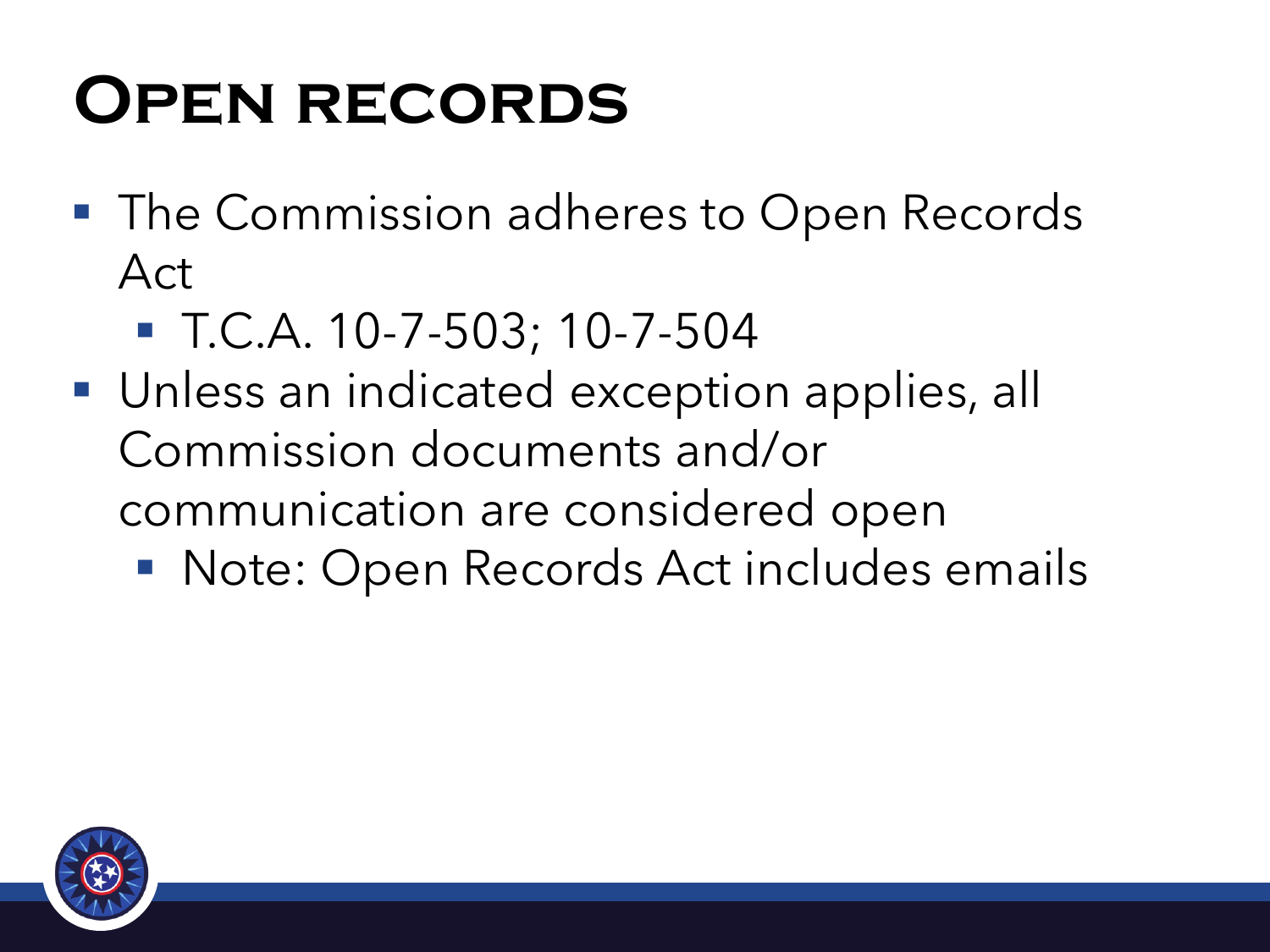# **Electronic Communications**

- **Emails are subject to the Open Records Act.**
- Communication from Commission members to the Chair should be informative only and have no consideration of Commission decisions
- Commission members are encouraged to use state emails.
	- **T** record preservation (e.g., litigation discovery)

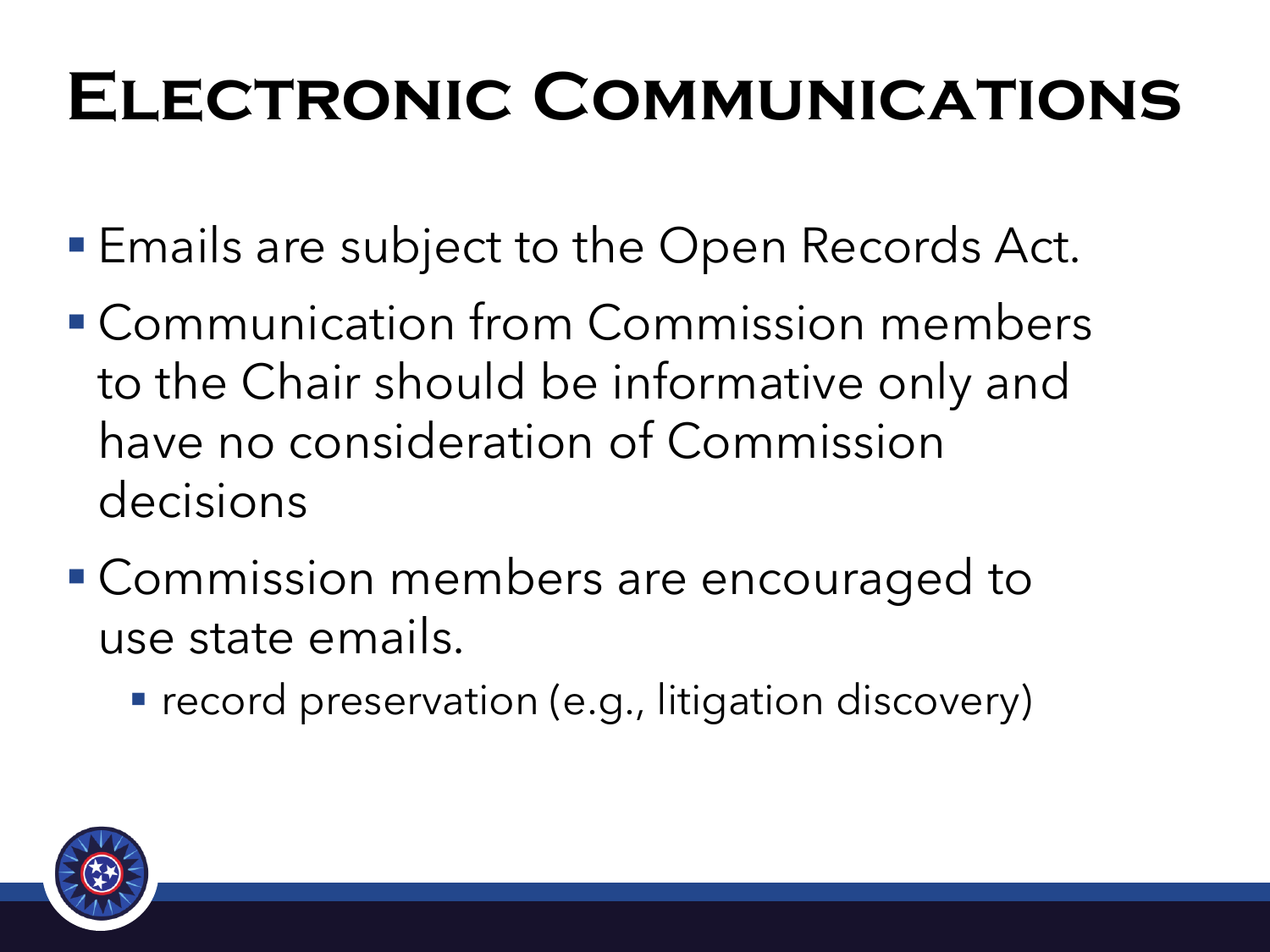# **OPEN MEETINGS**

- **The Commission adheres to the Open Meetings Act** ▪ T.C.A. 8-44-101 et. seq.
- **For Commission business, a quorum constitutes 5** members present.
	- **· Simple majority (of members present) required to** adopt a motion
	- $\blacksquare$  T.C.A. 49-13-105(h)
- **Requirements of a meeting** 
	- Notice
	- Agenda
	- **Availability of Public Presence**
	- Minutes

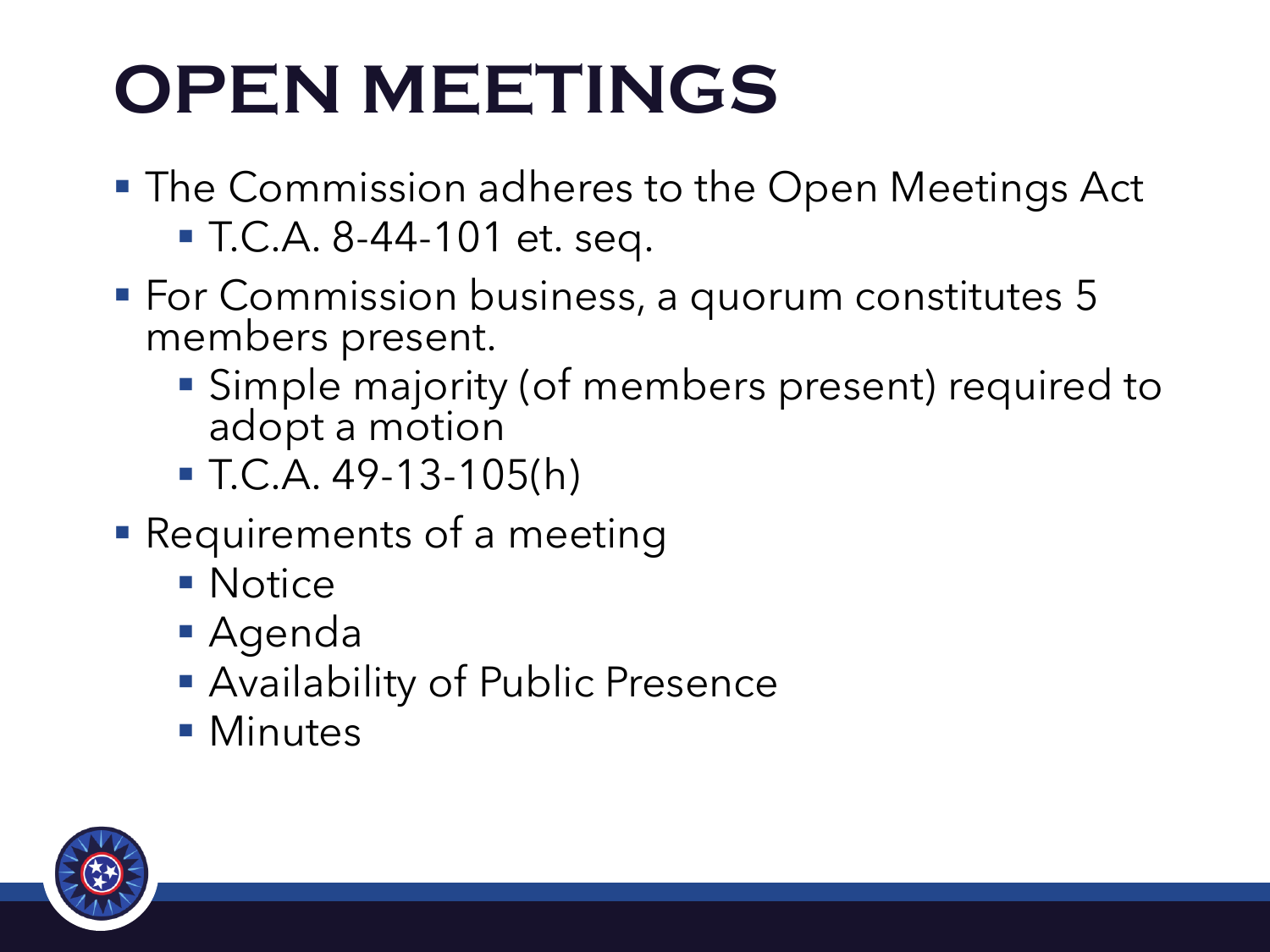# **OPEN MEETINGS**

- Public Right of Attendance
	- **Members of the public have the right to attend meetings** but there is no requirement that the Commission permit participation.
	- Commission must provide "Adequate Public Notice," which satisfies a three-prong test:
		- **Contents must reasonably describe the purpose of the** meeting or proposed action to be taken
		- Notice must be posted sufficiently in advance of the meeting to give citizens the opportunity to become aware and attend the meeting
		- Notice must be posted in a location where a member of the community could become aware of such notice
- The Commission has adopted Policy 1.200 to govern public participation
	- Commission discretion is allowed

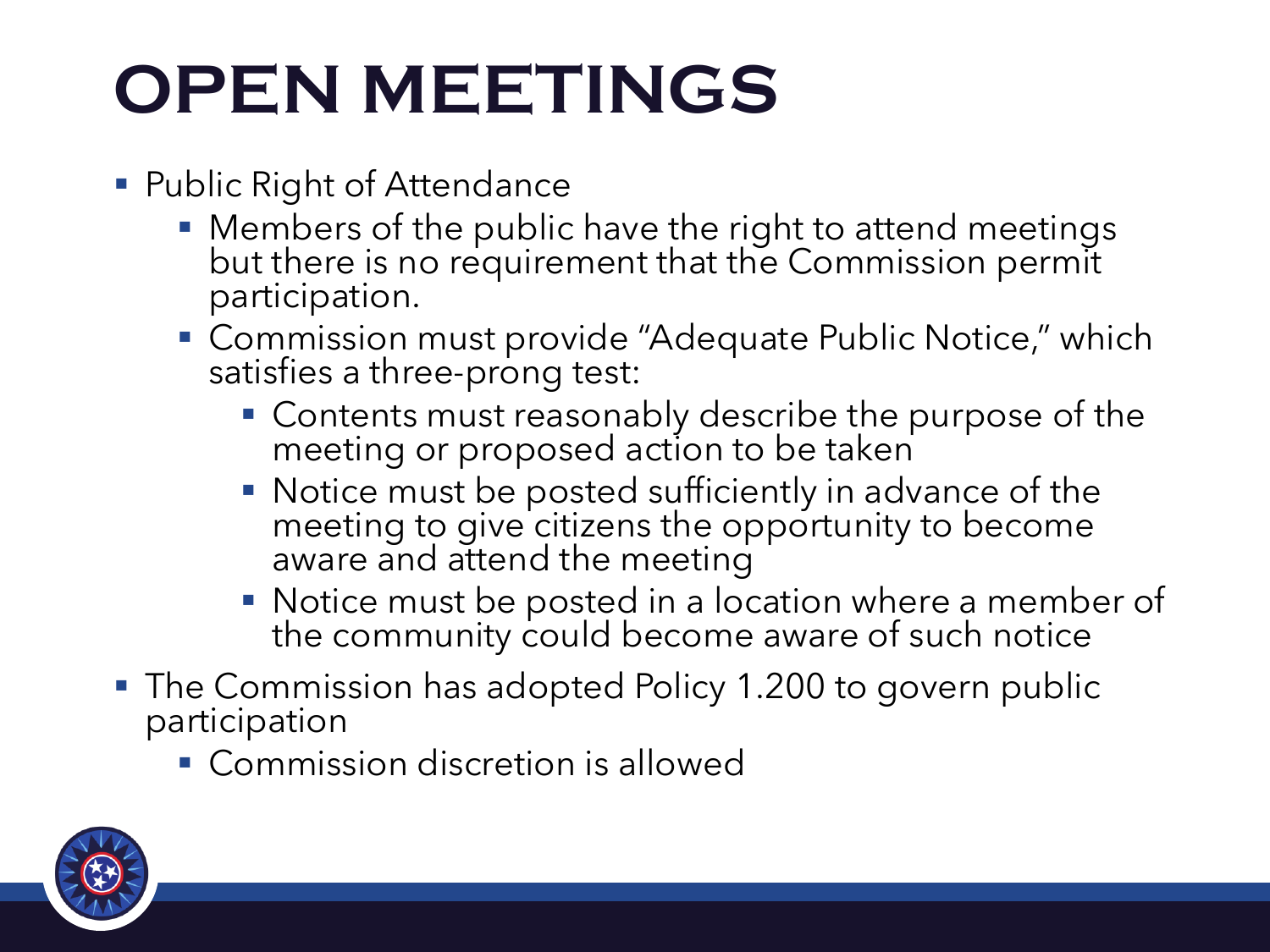# **Conflict of Interest**

- Occurs when the personal interests, financial or otherwise, of a member actually or potentially diverge with the person's professional obligations
	- **Direct Conflict of Interest are prohibited**
	- **Indirect Conflicts of Interest shall be publicly** acknowledged
- All Commission members and staff shall complete a disclosure form annually
- **Any appearance of impropriety should be avoided** to the best of the members' ability
	- Questions should be directed to the Executive Director and/or General Counsel for discussion